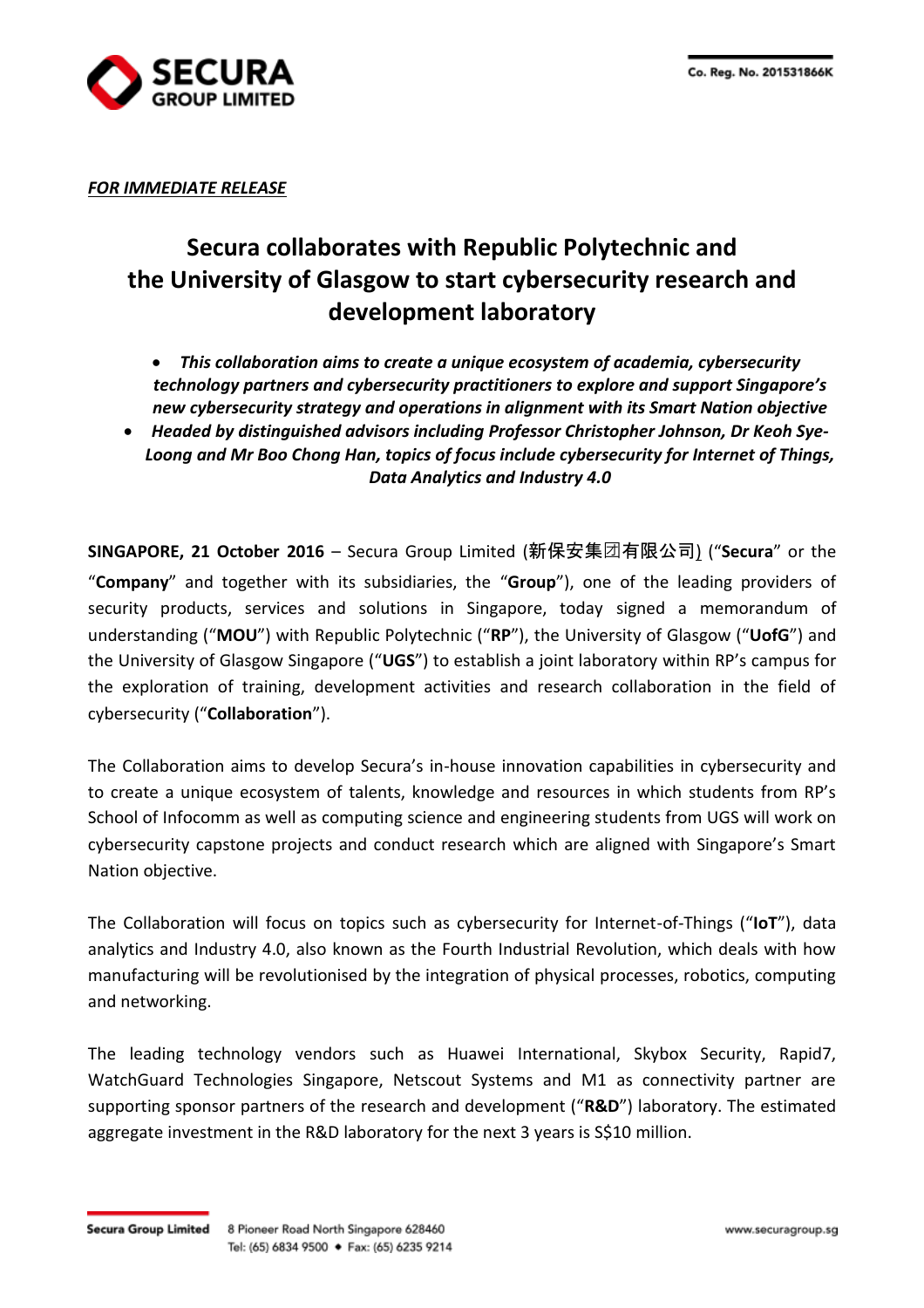

The Collaboration is headed by a distinguished panel of advisors as follows:

- Professor Christopher Johnson, Head of the School of Computing Science at UofG, currently co-chairman of the scientific advisory board for the €2 billion Single European Sky Air Traffic Management Research programme, and an expert in safety and cybersecurity for safety-critical system;
- Dr Keoh Sye-Loong, Assistant Professor at UGS, currently the lead investigator of a research project on cyber security for Smart Grid in Singapore, and an expert in IoT security;
- Mr Boo Chong-Han, Director, School of Infocomm, RP; and
- Mr Paul Lim, Chief Executive Officer of Secura, the only integrated one-stop security solutions provider listed on the SGX.

Commenting on the Collaboration, **Mr. Paul Lim (**林春伟**), Chief Executive Officer of Secura** said, "As Singapore evolves to become a Smart Nation where technology and digital connectivity will transform our economy, cybersecurity has been earmarked by the government as integral to this drive. The recent launch of the new Singapore Cybersecurity Strategy<sup>1</sup> will kick-start the engine for significant advances in this field. Currently, Singapore faces a severe shortage of cybersecurity talent and expertise, and we hope that this Collaboration will be an incubator to grow the cybersecurity ecosystem and create unique cybersecurity products and solutions for tomorrow's market.

This Collaboration is also an opportunity for Secura to work with some of the best minds in academic research such as Republic Polytechnic and the University of Glasgow to enhance our expertise and develop our own house brand of cybersecurity products and solutions."

The MOU signing follows closely on the back of the recent announcement of the new Singapore Cybersecurity Strategy by Prime Minister Lee Hsien Loong at the inaugural Singapore International Cyber Week from 10 to 12 October 2016. Key highlights of the new strategy include the introduction of a new Cybersecurity Act as the first complete form of cybersecurity legislation in Singapore; the increase in cybersecurity spending to 8% of the government's information and communications technology budget from 5% previously; as well as the development of a cybersecurity ecosystem comprising a skilled workforce, technologically-advanced companies and strong research collaborations.

<sup>1</sup> Singapore Cyber Security Strategy published by Cyber Security Agency of Singapore, https://www.csa.gov.sg/~/media/csa/documents/publications/singaporecybersecuritystrategy.pdf?la=en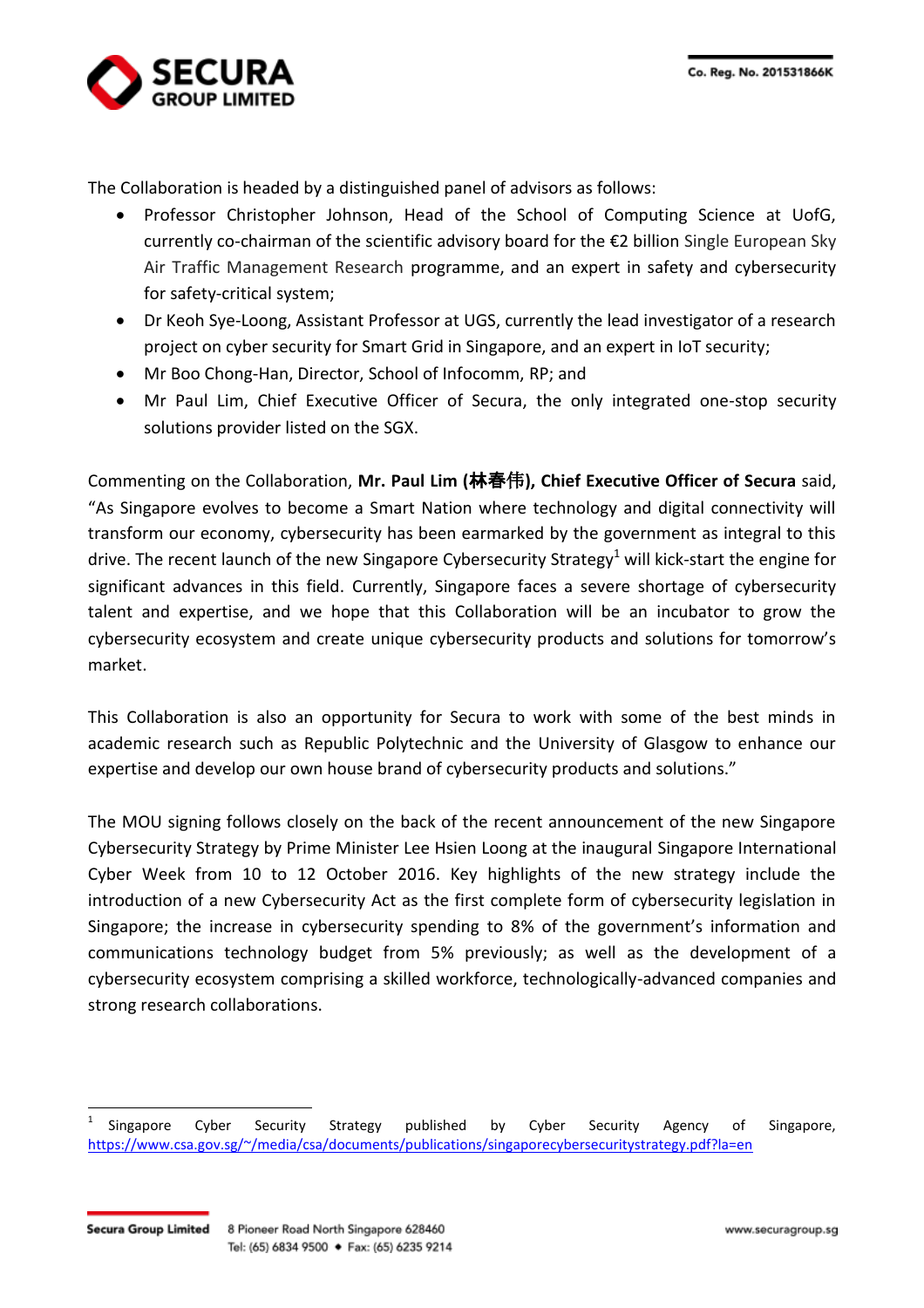**Mr Seto Lok Yin, Deputy Principal (Industry Services), RP** said, "This Collaboration will allow our students from the School of Infocomm to be plugged in to the latest developments in cybersecurity and work on projects and research that will support Singapore's Smart Nation initiative. By working with the best minds in academia and industry, our students will gain real-life industry experience and be equipped with up-to-date skills for the dynamic infocomm sector upon graduation. We are grateful for this Collaboration with Secura and the University of Glasgow."

UofG, which is among the world's top 100 universities<sup>2</sup>, has a strong research programme with annual research income of more than £181 million, delivering world-class research. In an independent research exercise for the United Kingdom ("**UK**") conducted by the Research Excellence Framework<sup>3</sup> in 2014, the School of Computing Science was rated top in Scotland for research impact, with 68% of its impact judged as world-leading and 32% judged as excellent at an international level. It is ranked sixth in the UK based on a research intensity-weighted grade point average rank order.

**Professor Muffy Calder, Vice-Principal and Head of the College of Science and Engineering, UofG** said: "As cybersecurity is an important pillar of Singapore's Smart Nation initiative, this Collaboration will enable all parties to co-create a platform to explore training, research and development activities in the area of security and privacy for IoT. With our expertise in cybersecurity for networks and safety-critical systems, the University of Glasgow (both Singapore and Scotland) is committed to play an active part in securing the Singapore's Smart Nation's cyberinfrastructure through this collaborative activity."

**###**

**Issued for and on behalf of Secura Group Limited** *August Consulting* Tel: 65 6733 8873 Karen Ting, [karenting@august.com.sg](mailto:karenting@august.com.sg) Janice Ong, [janiceong@august.com.sg](mailto:janiceong@august.com.sg) Jeremy Sing, [jeremysing@august.com.sg](mailto:colintan@august.com.sg) 

# **ABOUT SECURA GROUP**

 $\overline{a}$ 

Secura Group Limited (新保安集团有限公司) is one of the leading providers of an integrated suite of security products, services and solutions based in Singapore. The Group was formed through a merger of

3 http://www.gla.ac.uk/schools/computing/aboutus/

<sup>&</sup>lt;sup>2</sup>[https://www.timeshighereducation.com/world-university-rankings/2016/world-](https://www.timeshighereducation.com/world-university-rankings/2016/world-ranking#!/page/0/length/25/sort_by/rank_label/sort_order/asc/cols/rank_only)

[ranking#!/page/0/length/25/sort\\_by/rank\\_label/sort\\_order/asc/cols/rank\\_only](https://www.timeshighereducation.com/world-university-rankings/2016/world-ranking#!/page/0/length/25/sort_by/rank_label/sort_order/asc/cols/rank_only)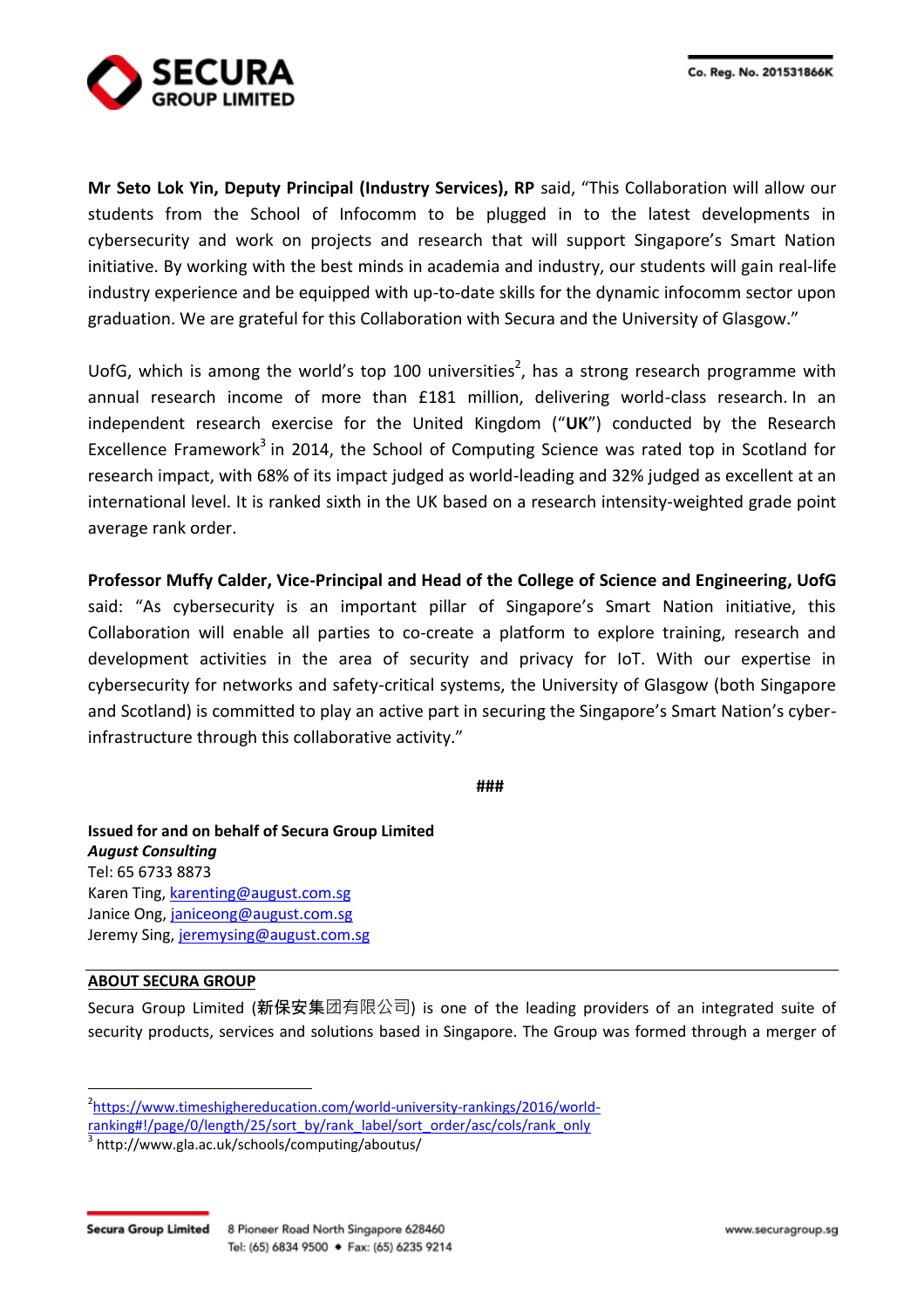

two groups of companies – the Secura group of companies that provides security printing services, and the Soverus group of companies that provides security consultancy and other services.

Through the Secura group of companies, the Group owns one of the largest cheque printing businesses in Singapore. The Group's other security services are undertaken by the Soverus group of companies, which offers security guarding, cybersecurity, homeland security, and other security products and services.

As a security agency with an established track record, the Group has consistently been awarded 'A' Grading (Excellent) by the Police Licensing & Regulatory Department from 2012 to 2016. The Group has a welldiversified customer base comprising more than 550 customers in various industries, including multinational corporations, financial institutions and government agencies.

Secura's substantial shareholders include, among others, Mr Peter Lim, Mr Wee Ee Chao and City Developments Limited.

# **ABOUT REPUBLIC POLYTECHNIC**

The first educational institution in Singapore to leverage the Problem-based Learning approach for all its diploma programmes, Republic Polytechnic (RP) has seven schools and one academic centre offering fortyone diplomas in Applied Science, Engineering, Management and Communication, Events and Hospitality, Infocomm, Sports, Health & Leisure, and Technology for the Arts.

Republic Polytechnic is committed to nurturing innovation and entrepreneurial learning in an environment that develops problem-solving skills and lifelong learning opportunities. Its holistic and broad-based curriculum prepares students for an active and meaningful role in society as problem solvers, respected professionals and passionate citizens.

Republic Polytechnic strives for excellence by achieving various international and national accreditations, including ISO 9001, ISO 14001, OHSAS 18001, ISO 22301, Singapore Quality Class, People Developer, Innovation Class, and Service Class.

For more information, visit [http://www.rp.edu.sg](http://www.rp.edu.sg/)

### **ABOUT THE UNIVERSITY OF GLASGOW**

As a top 0.5% university, the University of Glasgow delivers world-class and world-changing research and education with impact. The university is a member of the prestigious Russell Group of leading UK universities with annual research income of more than £181 million.

Recent award success can be found here[: http://www.gla.ac.uk/about/awardsandrankings](http://www.gla.ac.uk/about/awardsandrankings/)

### **IMPORTANT NOTICE**

This press release has been prepared by the Company and its contents have been reviewed by the Company's sponsor, United Overseas Bank Limited (the "**Sponsor**"), for compliance with the relevant rules of the Singapore Exchange Securities Trading Limited (the "**SGX-ST**"). The Sponsor has not independently verified the contents of this press release.